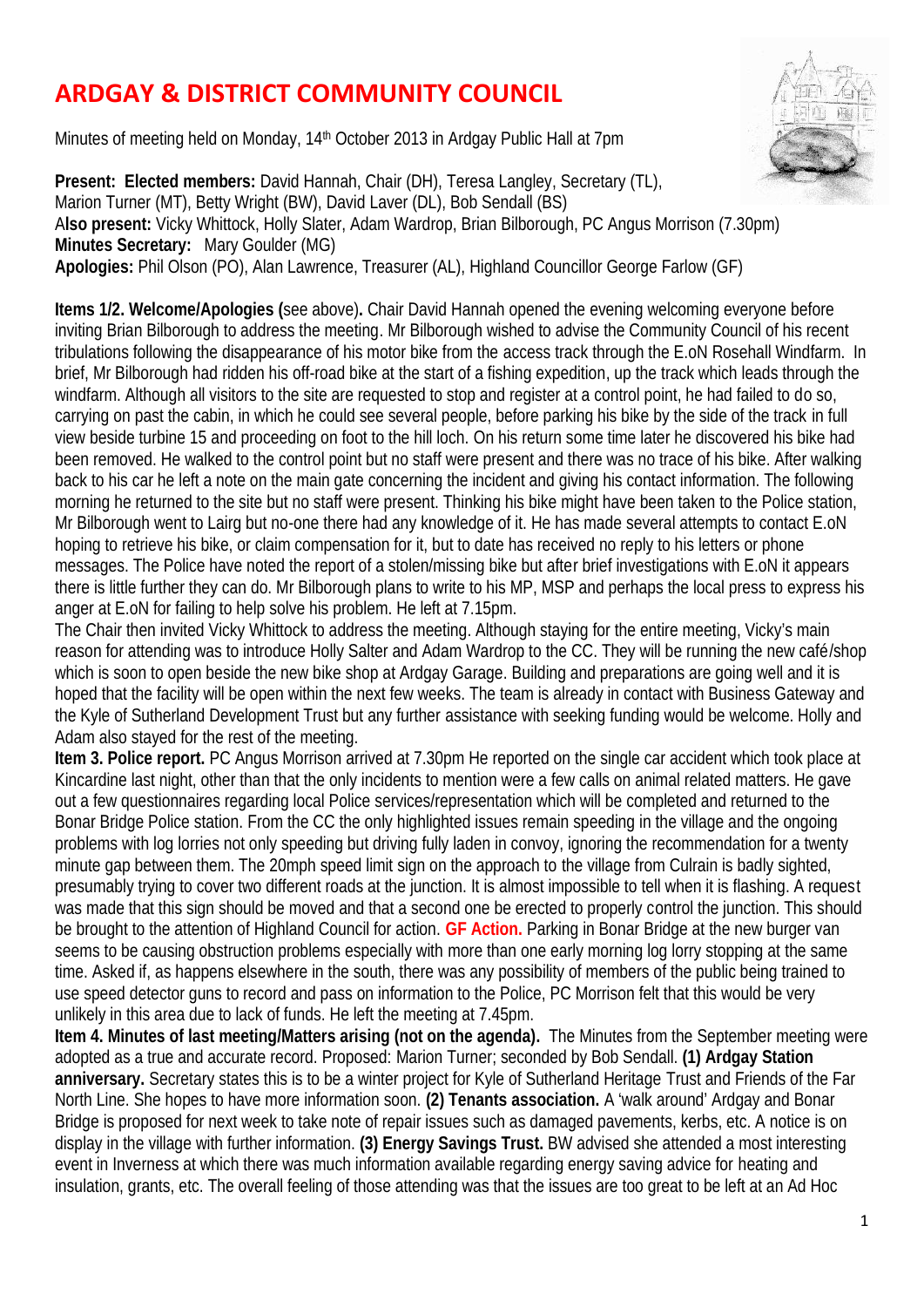state and should be receiving far greater attention from local and national government. The excellent speaker that day would be willing to come to a CC meeting to give a brief presentation. MT mentioned that KoSDT had applied to the Climate Challenge Fund for funds to support a local survey/assessment of needs but was asked to resubmit the application. BW will check with Helen Houston. **BW Action. (4) Overgrown trees/bushes at railway bridge.** Under the impression that this was in hand, Secretary will chase this up with Network Rail. **TL Action. (5) Notice boards at new cycle shop/café/shop.** MT advised that Planning approval has been received.

**Item 5. Village Clean Up Day.** Now planned for Saturday 9th November – volunteer helpers welcome. BW will coordinate the day, acquiring kits, organising people and routes. Start time will be 10am in the centre of the village with circular routes working outwards. DH has approached the school and the Boys Brigade both of which may be able to supply young people to assist. Working with the teachers and children at the school, a competition for best clean-up, most rubbish collected, etc might be arranged. **BW Action.**

**Item 6. Highland Road Safety Seminar.** This will be held on Friday 22nd November at 12.30pm in THC HQ in Inverness. BW agreed to attend. **BW Action.**

**Item 7. North West & Central Ward Forum.** To be held in Lairg on Saturday 26th October. DL and TL plan to attend. The topic of the day being the Police and Fire Services, the CC representatives will try to state the need for more obvious Police presence and make clear the local feeling that there is little point in reporting minor incidents as there are not enough Police personnel to attend, thereby giving the statistics an inaccurate picture of local crime/issues. **DL/TL Action.**

**Item 8. Secretary's report. (TL)** Nothing of note.

**Item 9. Treasurer's report. (AL)** No report this month due to Treasurer's absence on holiday.

**Item 10. Correspondence.** Incoming mail included (i) Ardgay Public Hall Committee has submitted invoices with regard to expenditure utilising their Windfarm Community Benefit award. (ii) Documentation received regarding Police Scotland's Public Counter Service Provision/Traffic Warden review. (iii) SSE advises of its Energy Advice Tour event in Golspie on 17th October at 12.30pm. Posters have been displayed. (iv) Royal British Legion Creich & Kincardine Branch has written giving details of this year's Remembrance Day service and wreath-laying in Kincardine. In the absence of any other volunteer, DH offered to undertake this task. **DH Action.** (v) SRRC. Paul Whittock submitted a brief report on and invoices from their recent successful event which was assisted by Windfarm Community Benefit. The winter indoor season will continue in the Bonar Bridge Hall unless a time slot becomes available in Ardgay. (vii) NHS Scotland advise that 'flu vaccine is now available through local doctors' surgeries.

**Item 11. Cycle ramp at Invershin.** In his report Cllr Farlow stated that the requested information from the fabricators of the ramp has only recently been received by Highland Council. The information was required for insurance purposes. He awaits word on how the matter progresses. It is understood that Creich CC will discuss this item at its meeting tomorrow evening. DL stressed the importance of clarifying all legal aspects of fitting the ramp, approval, structural assessments, liability, etc.

**Item 12. Falls of Shin update.** Cllr Farlow advised that no money has yet been found to make toilet provision at the site. The road signs are still causing embarrassment and he has written to Visit Scotland asking if they can address the problem with the Balnagown Estate.

**Item 13. Core Path – Ardgay Hill.** This long running matter is no longer a CC issue. The CC was approached by a member of the public who was concerned that a well-established path, a Core Path, had been fenced over and access altered. The CC raised this with the Access Officer on behalf of the individual thus fulfilling its remit to represent the views of the public to the relevant authorities. The CC considers that resolving the matter now lies with THC in line with its responsibilities detailed in the Land Reform (Scotland) Act 2003 Part 1 Access Rights, Chapter 5 Local Authority Functions: Access and other rights. This matter will now be removed from the agenda. **TL Action.**

**Item 14. Windfarms update. Braemore.** Letter received from Wind Prospect Developments indicating a further reduction in the number of turbines, to eighteen, which they feel has greatly reduced the visual impact. The offer to send a representative to a CC meeting was accepted and BW will invite the company to attend the November meeting at 7pm. **BW Action. Coire na Cloiche.** Meeting with Halls Committees is being arranged. **Glenmorie.** The Public Local Inquiry will be held in Ardross on 22nd October.

**Item 15. Update of Easter Fearn Proposed Development. DH/MT will contact the developer regarding possible** community benefit to Ardgay. **DH/MT Action.**

**Item 16. Kyle of Sutherland Development Trust update.** The AGM will be held on Monday 11<sup>th</sup> November at 7.30pm in the Bonar Bridge Hall.